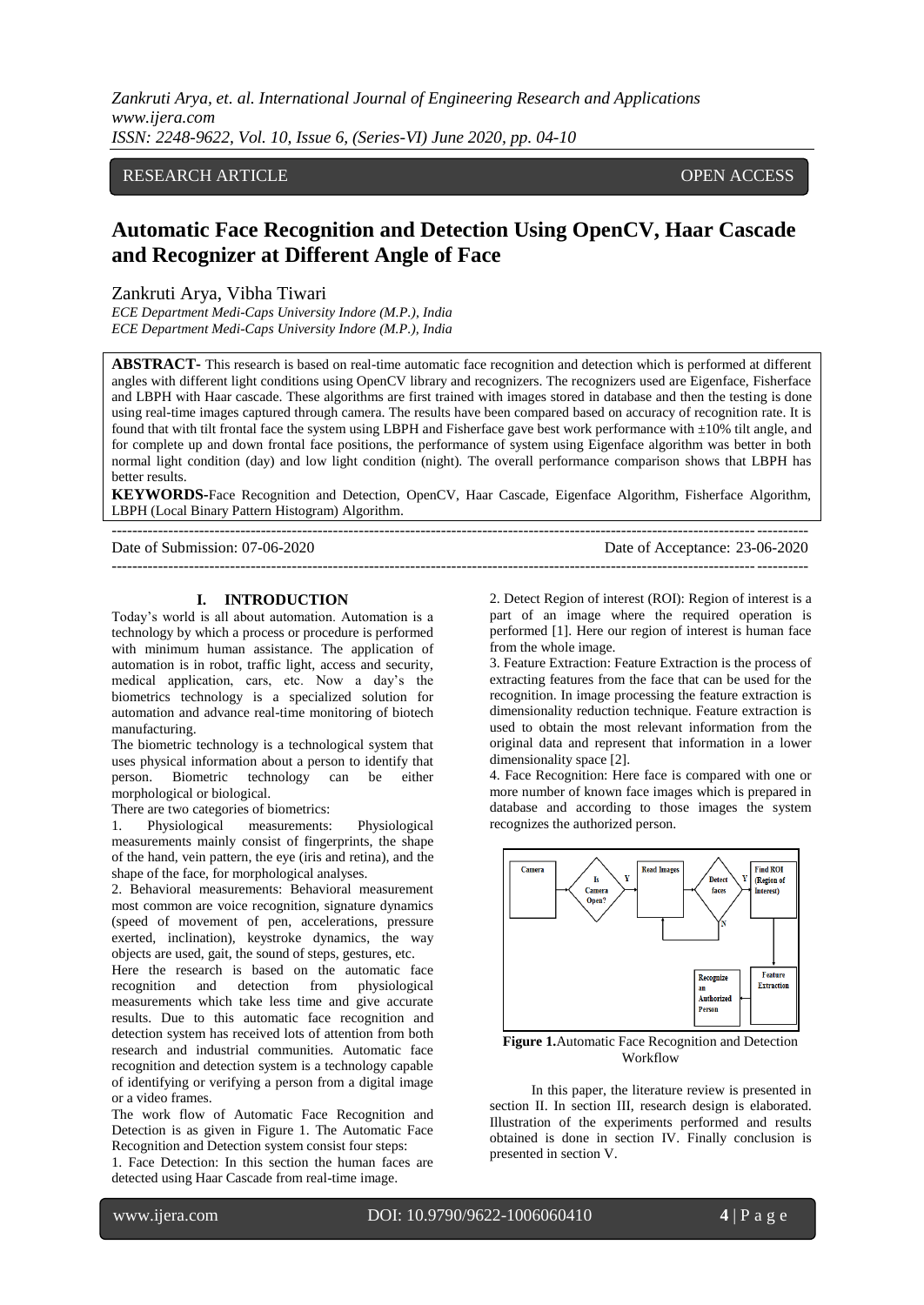# **II. RELATED WORK**

Eigenface algorithm has been used by I. U. Wahyu Mulyono et al. [3] to recognize facial images. The author used public database of different facial images captured under three cases like, normal light, changing expressions and night mode wherein the accuracy of recognizing face images are 100%, 88% and 67% respectively, with an average of recognition of face is 85%. T.Mantoroet al. [4] proposed a Multi-Faces Recognition Process Using Haar Cascade and Eigenface Method. The system was non-real time performed with 60 images stored in the database and out of which 55 images were recognized with 91.67% recognition rate. J. Dhamija et al. [5] used ORL databasecon**s**isting of images captured in different conditions like varied illumination and facial expressions. They proposed Face Recognition system using live video feed using Fisherface, PCA, SVD and PCA+Fisherface+SVD algorithm and obtained 80.7%, 96.6%, 98.4% and 99.5% respectively.

F. Malik et al. [6] proposed a face recognition and detection system using Eigenface algorithm which recognizes the person in both day and night mode. Here the researcher got recognition ability between 0 to 50%.S.V.Tatheet al. [7] proposed a non-real-time face recognition and detection system for human face detection using Haar features and recognition using Eigen and Gabor filter in videos. M. Arsenovicet al. [8] proposed Face Time-Deep Learning Based Face Recognition Attendance System in which they used LBPH Algorithm and RFID based attendance system with small data size and they got 95.02% recognition rate. Various researchers have used LBPH and MLBPH (Median Local Binary Pattern Histogram)algorithms for face detection and recognition which includes images captured varying light condition, tilt angle and changing facial expressions.

P. Kamencayet al. [9] proposed face recognition system for wild animal using PCA, LDA and LBPH. Comparatively, LBPH gave higher recognition rate as 88%. B. M. Naira et al. [10] proposed a real time system for person detection, recognition and tracking using frontal and profile faces. The system integrates face detection, face recognition and tracking techniques. The face detection algorithm uses both frontal face and profile face detectors by extracting the Haar features and uses them in a cascade of boost classifiers. The system was able to recognize the side face up to  $\pm 30^{\circ}$  angle. J. Kavitha at al. [11] proposed a real time system which can detect and recognize frontal and side view with  $\pm 22^{\circ}$ faces.

#### **III. RESEARCH DESIGN**

There are three main parts of automatic face recognition and detection system which are Database [1], Training Module [2], and Testing Module [3].

A. Database: Database is the first and most important part of automatic face recognition and detection system. The database consists of lots of images of authorized persons who the owner/user want to allow in his/her region.

In this automatic face recognition and detection system, end user can easily create his/her own database.

The block diagram of database is as shown in Figure 2. Whenever the owner/user wants to add new authorized person in his/her region then at that time owner/user needs to run the code and can enter the new authorized person's ID. After then the camera will be open and detect face and take real-time images of new authorized person which takes 2-3 minutes. These captured color images are read by computer which is then converted into Gray Scale Images. Haar Cascade Classifiers are then loaded on images. In python the OpenCV provide 16 Haar Cascade Classifier for detecting face, eyes, text, object etc. Using frontal face Haar Cascade classifier, the system will detect human face. Haar Cascade uses adaboost algorithm to detect facial organs like eyes, nose and mouth. If the human face is detected then the rectangular frame is displayed on face and the image which is present inside the rectangle is saved at assigned location.



**Figure 2.**Flow Diagram of Database Process

B. Training Model/Part: Training Model/Part is the second important part of automatic face recognition and detection system. Here the recognizer is used to train the recognizer using a pre-set label Image database.

Figure-3 shows a linked state machine flow diagram of research design. The flow diagram shown in Figure 3(b) is Training Model/part of AFRD system. Here the gray scale images which are stored into database are converted into matrix using Numpy. The Numpy is a library /general purpose array processing package which provides a high-performance multidimensional array object, and tools for working with arrays. Afterwards, Haar Cascade Classifier and Recognizer is loaded on these gray scale images. The Haar Cascade detects the face from the image and the recognizer help to perform the operation of feature extraction of images. After then the data will be stored into a file at an assigned location with a label.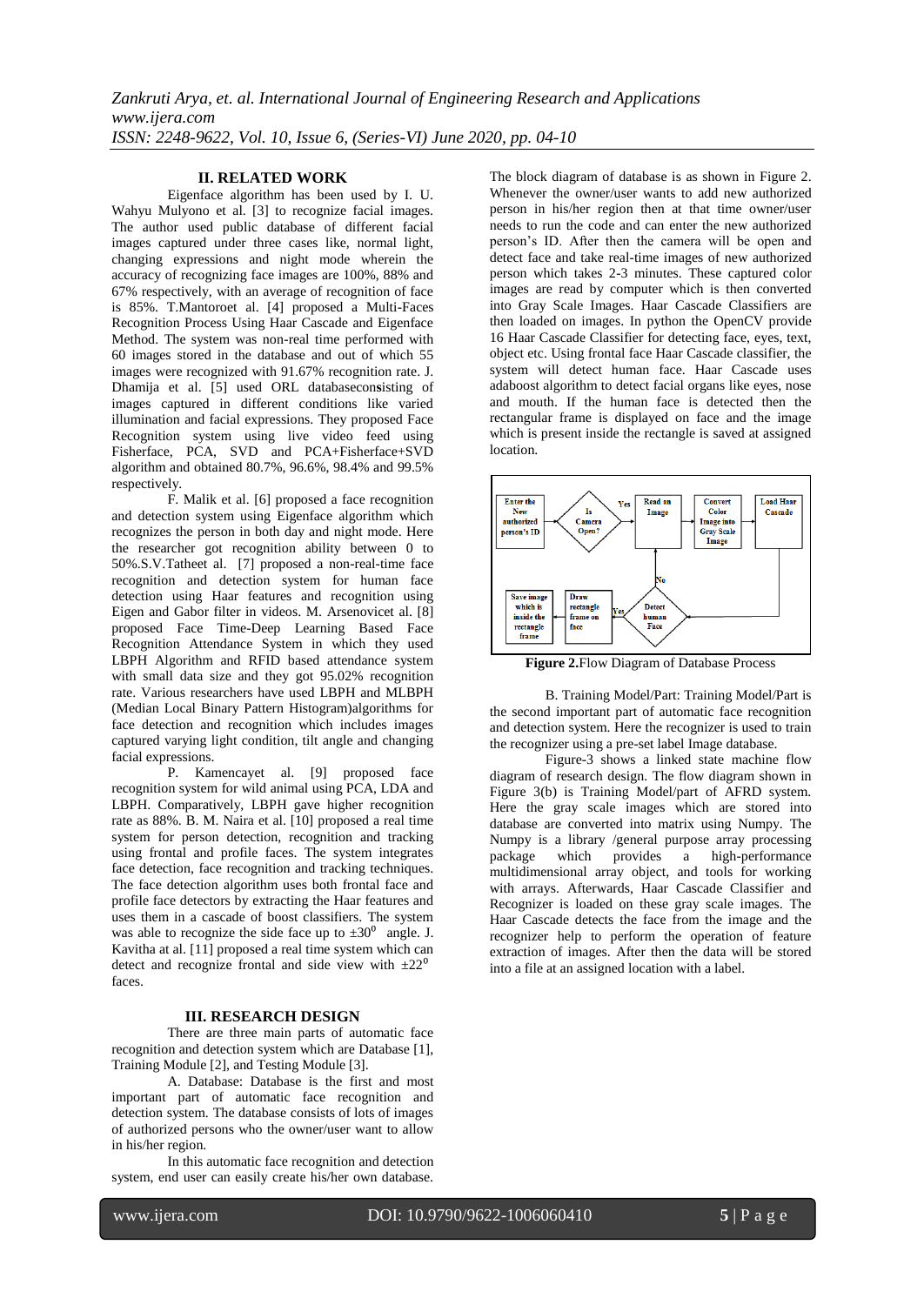

**Figure 3.**Flow Diagram of Research Design

C. Testing Model/Part: Testing Model/Part is the third important part of automatic face recognition and detection system. In Testing Model, the real-time image is compared with the non-real-time images and recognizes the authorized person.

Figure-3 shows a linked state machine flow diagram of research design. The flow diagram Figure 3(a) is a Testing Model/Part of AFRD system. The process is going to start when the real-time color image which is captured the camera and it is sent to attached computer. Now this real-time image is converted into Gray Scale image after then it is converted to matrix using Numpy. The next step is to load Haar Cascade and recognizer on image. Here the Haar Cascade detects face from image and find Region of Interest (ROI) and the recognizer performs feature extraction operation. Then this real-time image is compared with the non-real-time images stored in the database. The real-time image captured is also stored at assigned location for later use by owner. If the real-time is matched then the authorized person's name is displayed on rectangular frame, otherwise unknown person is displayed.

#### **IV. EXPERIMENT AND RESULT**

In this research work we are performing four different experiments. All these experiments are performed using Eigenface, Fisherface and LBPH (Local Binary Pattern Histogram) algorithms.

The automatic face recognition and detection system has been developed usingComputer with specification as follows: Intel® Core™2 Duo CPU T6670@ 2.20GHz processor, 4 GB RAM and 32-bit Operating system and 46Mega pixels night vision camera used to capture images. The code is written using python and its associated libraries which includes numpy, OpenCV, pip and pillow. The distance between camera and person is kept at minimum 35cm and maximum 150cm.

The design of Automatic Face Recognition and Detection for Security Lock Technology is based on the parameters, like User friendly structure [1], varying surrounding light condition [2], facial expression [3], distance between person from camera [4], Angel [5] .

Here the system has been designed using three different algorithms such as Eigenface, Fisherface and LBPH. All these experiments are performed in day (with normal light condition) and night (with very low light condition) mode with both varying facial expressions and without varying facial expressionstaken from different angles. The results are then compared using the parameter, Recognition rate.

The equation of recognition rate is:

| Recognition Rate $=$ | Number of correctly identified images | $\times 100$ |
|----------------------|---------------------------------------|--------------|
|                      | Total number of mages                 |              |

The system has been trained by running each algorithm ten times and then an average is taken. The training time is 85seconds.

In the first three experiments, to obtain the degree up to which person is detected and recognized, he/she is made to move the head 90 degrees from center to left and then center to right, in front of camera. Here, left is considered as minus angle and right as positive angle.

While moving head in either of the direction, head is kept stable at a position and camera is allowed to take 20 frames at an instant, and then the head is moved to next position to capture frames. Each experiment is repeated in similar manner 10 times, and then average of recognition rate is taken.

Table 1 is prepared from the test results of first experiment which is performed under the normal light condition. It shows the comparison between the test results and performance of algorithms obtained at different face angles. The Figure 4, 5 and 6 are the test images of the implemented system using Eigenface, Fisherface and LBPH algorithms respectively. From these images the  $1<sup>st</sup>$  image is about the face detection and Recognization at frontal face. The  $2<sup>nd</sup>$  image is about the face detection and Recognization of best left side angle of the face. The  $3<sup>rd</sup>$  image is about the face detection and Recognization of best right side angle of the face.

| <b>Algorithm</b> | <b>Recognition Rate At Different Angle with normal Light Condition</b> |              |       |        |       |              |      |            |       |
|------------------|------------------------------------------------------------------------|--------------|-------|--------|-------|--------------|------|------------|-------|
|                  | Left                                                                   |              |       | Center | Right |              |      |            |       |
|                  | $75^{\circ}$                                                           | $60^{\circ}$ | 45°   | 30°    | л0-   | $30^{\circ}$ | 45°  | $60^\circ$ | 75°   |
| Eigenface        | 0%                                                                     | $0\%$        | $0\%$ | 100%   | 100%  | 100%         | 80%  | $0\%$      | $0\%$ |
| Fisherface       | 90%                                                                    | 100%         | 100%  | 100%   | 100%  | 100%         | 100% | 100%       | $0\%$ |
| LBPH             | 90%                                                                    | 100%         | 100%  | 100%   | 100%  | 100%         | 100% | 100%       | 90%   |

**Table 1.Result of experiment 1**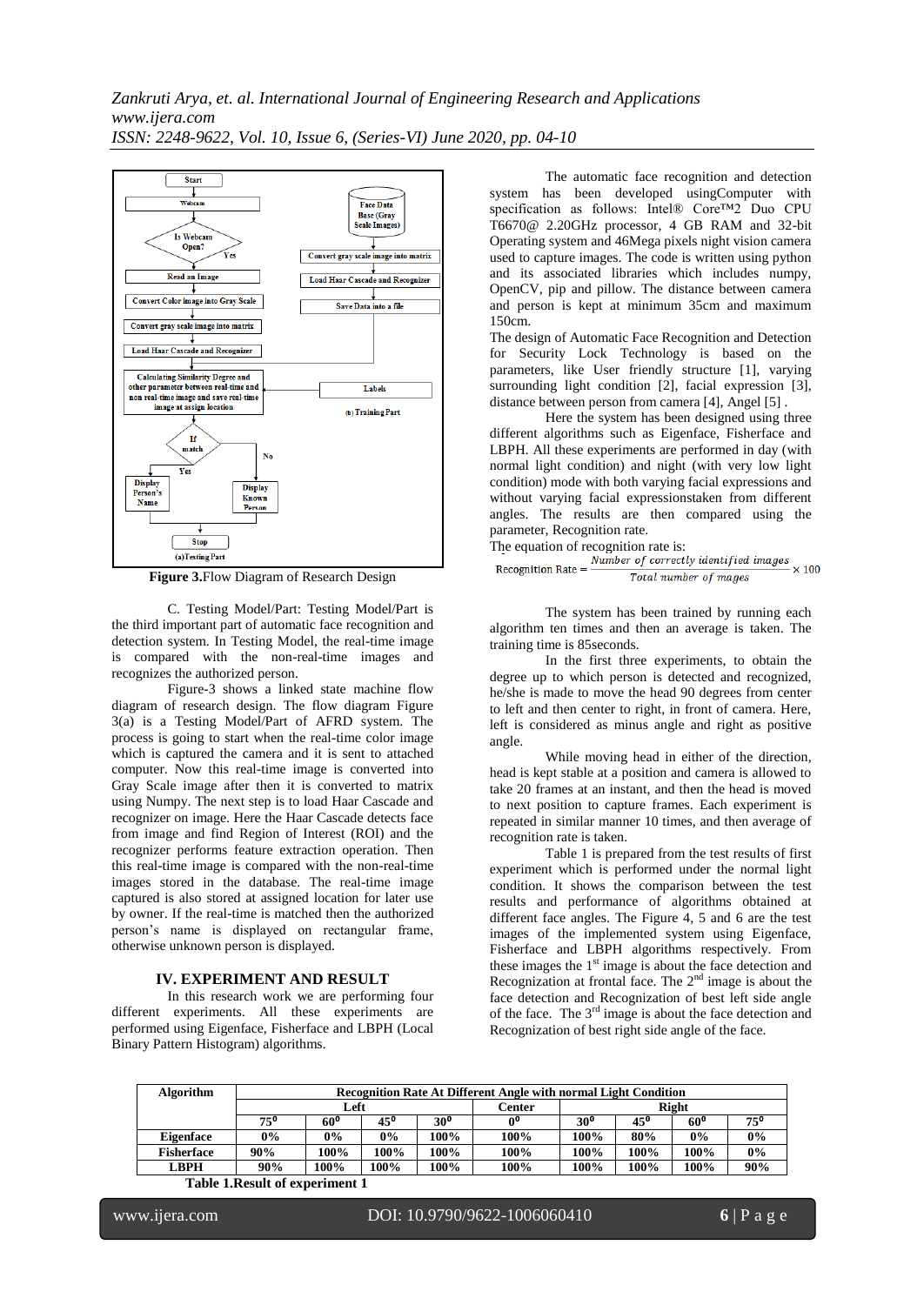In this comparison, the LBPH algorithms gave best work performance and as per the Figure 6 and Table 1, LBPH algorithm detect and recognize the person from -  $75^{\circ}$  to  $+75^{\circ}$  with 90% recognition rate. Beyond  $75^{\circ}$ from both the sides it cannot detect the person. As per the Figure 5 and Table 1, the Fisherface algorithm can finely detect and recognize the person from  $-60^{\circ}$  to  $+60^{\circ}$  with

100% recognition rate but it also detects and recognize the face moved  $75^{\circ}$  left with 90% recognition rate. As per the Figure 6 and Table 1, the Eigenface algorithm can detect and recognize the faceof person from  $-30^0$  to  $+30^0$  with 100% recognition rate. Beyond  $30^0$  it isunable to detect the person.



**Figure 4**.Test Image of Face Recognition and Detection Eigenface



**Figure 5**.Test Image of Face Recognition and Detection Fisherface



**Figure 6.**Test Image of Face Recognition and Detection LBPH

Table 2 is prepared from the test results of  $2<sup>nd</sup>$ experiment which is performed under the low light condition (night). It shows the comparison between the test results and performance of algorithms obtained at different face angles. Figure 7, 8 and 9 are the test images of the implemented system using Eigenface, Fisherface

and LBPH algorithms respectively. From these images the 1<sup>st</sup> image is about the face detection and recognization at frontal face. The  $2<sup>nd</sup>$  image is about the face detection and recognization of best left side angle of the face. The 3rd image is about the face detection and recognization of best right side angle of the face.

| <b>Algorithm</b>  | <b>Recognition Rate At Different Angle with Night Vision Condition</b> |       |              |        |       |              |              |            |              |
|-------------------|------------------------------------------------------------------------|-------|--------------|--------|-------|--------------|--------------|------------|--------------|
|                   | Left                                                                   |       |              | Center | Right |              |              |            |              |
|                   | $75^{\circ}$                                                           | 60°   | $45^{\circ}$ | 30°    | ∩∪    | $30^{\circ}$ | $45^{\circ}$ | $60^\circ$ | $75^{\circ}$ |
| Eigenface         | $0\%$                                                                  | $0\%$ | $0\%$        | 100%   | 100%  | 100%         | 0%           | $0\%$      | $0\%$        |
| <b>Fisherface</b> | 0%                                                                     | 90%   | 100%         | 100%   | 100%  | $100\%$      | $100\%$      | 90%        | 0%           |
| LBPH              | 20%                                                                    | 100%  | 100%         | 100%   | 100%  | 100%         | 100%         | 100%       | 80%          |

**Table 2.**Result of experiment 2

In this comparison again the LBPHface algorithms gave best work performance and as per the Table 3 and test images, LBPHface algorithm detect and recognizes the person from  $-60^{\circ}$  to  $+60^{\circ}$  with 100% recognition rate. Beyond  $60^{\circ}$  to  $75^{\circ}$  from the right side it can detect and recognize the person with 80% recognition rate. But from  $60^{\circ}$  to  $75^{\circ}$  from the left side it cannot detect and recognize the person properly, the recognition rate is just 20%. So as per the results, the LBPH system gave the best result between angles  $-60^{\circ}$ 

to  $+75^{\circ}$  and gave worst results between  $+60^{\circ}$  to  $+75^{\circ}$ . Beyond  $75^{\circ}$  from both the sides it cannot detect the person. As per the Table 2, the Fisherface algorithm can finely detect and recognize the person from  $-60^\circ$  to  $+60<sup>o</sup>$  with 90% recognition rate and beyond 60<sup>°</sup> angle, it cannot detect the person. As per the Table 3, the Eigenface algorithm can detect and recognize the person from  $-30^{\circ}$  to  $+30^{\circ}$  with 100% recognition rate. Beyond  $30<sup>0</sup>$  it cannot detect the person.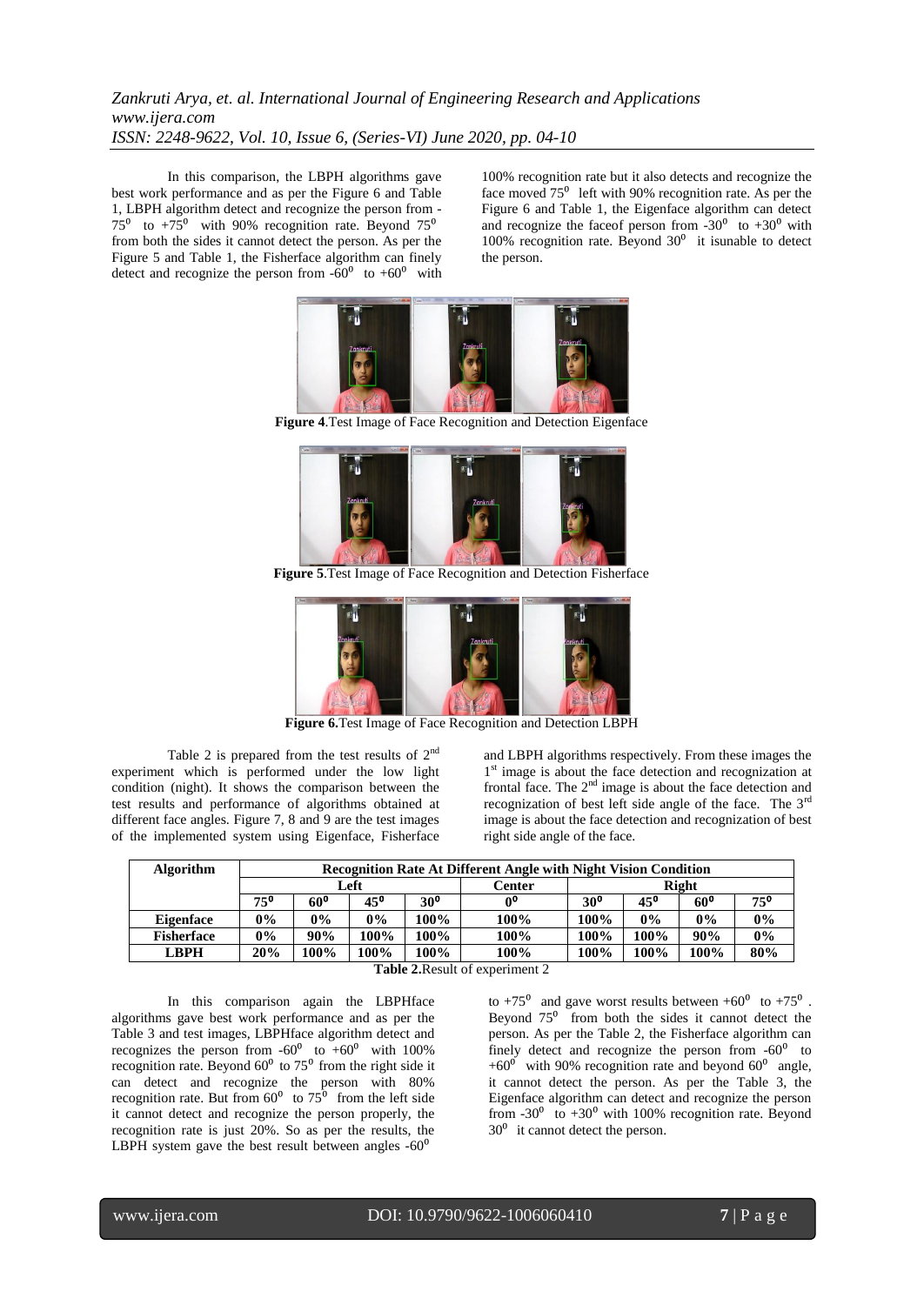

**Figure 7.**Test Image of Face Recognition and Detection Eigenface



**Figure 8.**Test Image of Face Recognition and Detection Fisherface



**Figure 9.**Test Image of Face Recognition and Detection LBPH

Table 3 is prepared from the test results of third experiment which is performed by including expressions like smile, anger look, and pout poses in normal light (day) and low light condition (night) taken at different angles. A comparison is done between the test results and

performance of algorithms. Figure 10, 11 and 12 are the test images of the implemented system using Eigenface, Fisherface and LBPH algorithms respectively. The Figure includes the images captured under both normal light (day) and low light conditions (night).

| <b>Algorithm</b>                                                                                                                                                                                                                                                                                                                                                                | <b>Recognition Rate At Different Angle with Some Expression</b> |       |              |               |       |                 |       |                 |          |
|---------------------------------------------------------------------------------------------------------------------------------------------------------------------------------------------------------------------------------------------------------------------------------------------------------------------------------------------------------------------------------|-----------------------------------------------------------------|-------|--------------|---------------|-------|-----------------|-------|-----------------|----------|
|                                                                                                                                                                                                                                                                                                                                                                                 | Left                                                            |       |              | <b>Center</b> | Right |                 |       |                 |          |
|                                                                                                                                                                                                                                                                                                                                                                                 | $75^{\circ}$                                                    | 60°   | $45^{\circ}$ | $30^{\circ}$  | Ω0    | 30 <sup>0</sup> | 45°   | 60 <sup>0</sup> | $75^{0}$ |
| <b>Eigenface</b>                                                                                                                                                                                                                                                                                                                                                                | $0\%$                                                           | $0\%$ | 0%           | 100%          | 100%  | 100%            | $0\%$ | $0\%$           | 0%       |
| <b>Fisherface</b>                                                                                                                                                                                                                                                                                                                                                               | 0%                                                              | 90%   | 100%         | 100%          | 100%  | 100%            | 100%  | 90%             | 0%       |
| <b>LBPH</b>                                                                                                                                                                                                                                                                                                                                                                     | 50%                                                             | 100%  | 100%         | 100%          | 100%  | 100%            | 100%  | 100%            | 60%      |
| $\mathbf{m}$ , $\mathbf{m}$ , $\mathbf{n}$ , $\mathbf{n}$ , $\mathbf{n}$ , $\mathbf{n}$ , $\mathbf{n}$ , $\mathbf{n}$ , $\mathbf{n}$ , $\mathbf{n}$ , $\mathbf{n}$ , $\mathbf{n}$ , $\mathbf{n}$ , $\mathbf{n}$ , $\mathbf{n}$ , $\mathbf{n}$ , $\mathbf{n}$ , $\mathbf{n}$ , $\mathbf{n}$ , $\mathbf{n}$ , $\mathbf{n}$ , $\mathbf{n}$ , $\mathbf{n}$ , $\mathbf{n}$ , $\math$ |                                                                 |       |              |               |       |                 |       |                 |          |

**Table 3.**Result of experiment 3

In this Comparison the LBPHface algorithms gave best work performance and as per the Figure 10 and Table 3, LBPHface algorithm detect and recognize the person from  $-60^{\circ}$  to  $+60^{\circ}$  with 100% recognition rate. But after  $60^{\circ}$  to  $75^{\circ}$  from the right side it can detect and recognize the person with 60% recognition rate and from  $60<sup>o</sup>$  to 75<sup> $o$ </sup> from the left side it can detect and recognize the person with 20% recognition rate. So as per the results, the LBPH system gave best result between  $-60^{\circ}$ 

to  $+75^{\circ}$  and gave worst result between  $-60^{\circ}$  to  $+75^{\circ}$ . Beyond  $75^\circ$  angle from both sides it cannot detect the person. As per the Figure 11 and Table 3, the Fisherface algorithm can finely detect and recognize the person from  $-60^{\circ}$  to  $+60^{\circ}$  with 90% recognition rate and After 60 $^{\circ}$  it cannot detect the person. As per the Figure 12 and Table 3, the Eigenface algorithm can detect and recognize the person from  $-30^0$  to  $+30^0$  with 100% recognition rate. Beyond  $30<sup>0</sup>$  it cannot detect the person.



**Figure 10.**Test Image of Face Recognition and Detection Eigenface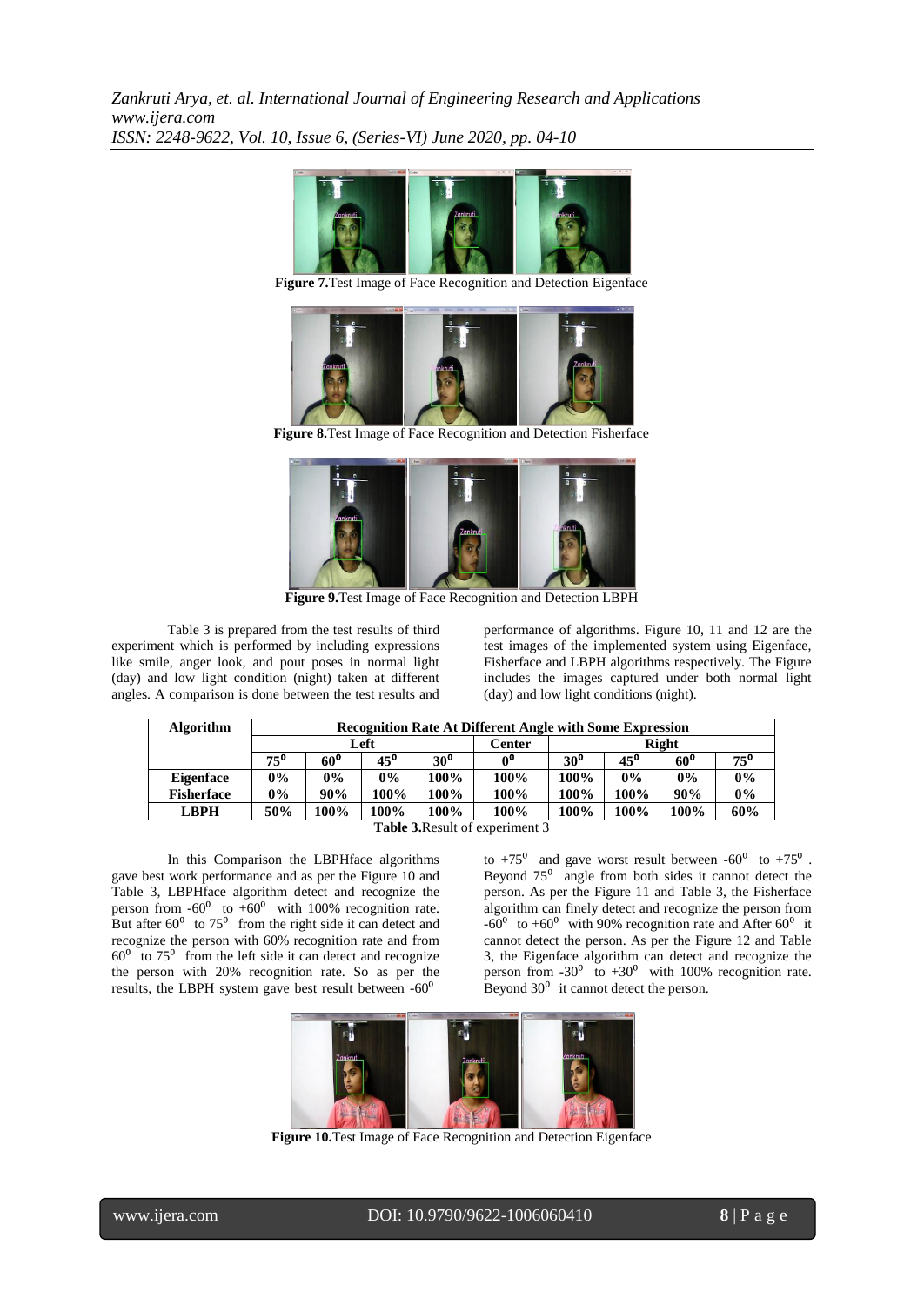

**Figure 11.**Test Image of Face Recognition and Detection Fisherface



**Figure 12**.Test Image of Face Recognition and Detection LBPH

In this fourth experiment, we are rotating our frontal face around the camera from up to down and viceversa and we can also tilt our frontal face. This experiment is conducted in both normal light condition (day) and low light condition (night). Here we Read 20 frames at a time, repeat each experiment 10 times, and take the average of it.

Table 4 is prepared from the test results of fourth experiment. A comparison between the test results and performance of algorithms is done. Figure 13, 14 and

15 are the test images of the implemented system using Eigenface, Fisherface and LBPH algorithms respectively. The Figure includes the images taken in both normal light (day) and low light condition (night). From these images the 1<sup>st</sup> two images is about the face detection and recognization from up to down in low light condition (night). The middle two images are about the face detection and recognization from up to down in normal light condition (day). The  $5<sup>th</sup>$  image is about the face detection and recognization when we tilt our front face.

| Algorithm                                                        | <b>Recognition Rate At Different Angle with Some Expression</b> |      |      |  |  |  |
|------------------------------------------------------------------|-----------------------------------------------------------------|------|------|--|--|--|
|                                                                  |                                                                 | Down | Tilt |  |  |  |
| Eigenface                                                        | 100%                                                            | 100% | 30%  |  |  |  |
| <b>Fisherface</b>                                                | 100%                                                            | 100% | 100% |  |  |  |
| LBPH                                                             | 100%                                                            | 100% | 100% |  |  |  |
| $\mathbf{m}$ is in<br>$\mathbf{1}$ $\mathbf{0}$<br>$\sim$ $\sim$ |                                                                 |      |      |  |  |  |

**Table 4**.Result of experiment 4

It is inferred from Table 4 and Figure 13, 14 and 15, that all the algorithms can detect and recognize the person very well when he/she rotate his/her frontal face from up to down and vice-versa. But from that the system using Eigenface gave best work performance compared to other algorithms in both normal light condition and low light condition. It can also detect and recognize the person when person rotate his/her face fully up and down. Whereas the Fisherface and LBPH algorithm cannot detect

and recognize the person when person rotate his/her face fully up and down in both conditions.

Table 4 and  $5<sup>th</sup>$  image from Figure 13, 14 and 15, shows that the system using Fisherface and LBPH gave best work performance with 100% recognition rate and it detects and recognizes the person with  $\pm 10$  %. The system using Eigenface gave worst performance with 30% recognition rate and recognizes the person with  $\pm 5$ %.



**Figure 13.** Test Image of Face Recognition and Detection Eigenface



**Figure 14.** Test Image of Face Recognition and Detection Fisherface

l

www.ijera.com DOI: 10.9790/9622-1006060410 **9** | P a g e